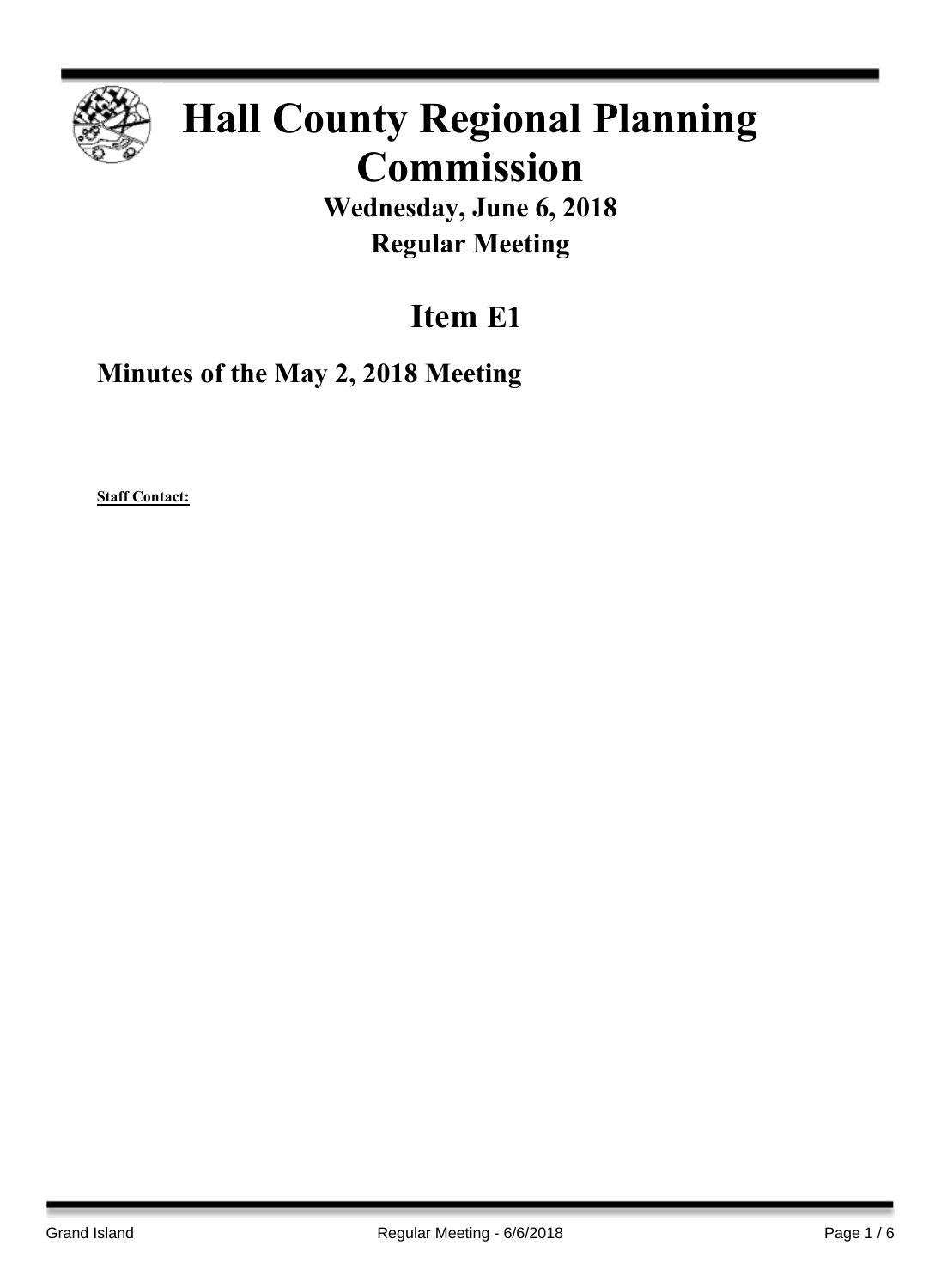

#### THE REGIONAL PLANNING COMMISSION OF HALL COUNTY, GRAND ISLAND, WOOD RIVER AND THE VILLAGES OF ALDA, CAIRO, AND DONIPHAN, NEBRASKA

| Minutes                    |  |
|----------------------------|--|
| for                        |  |
| May 2 <sup>nd</sup> , 2018 |  |
|                            |  |

The meeting of the Regional Planning Commission was held Wednesday, April 4<sup>th</sup>, 2018, at City Hall – Grand Island, Nebraska. Notice of this meeting appeared in the "Grand Island Independent" on **March 23rd , 2018.**

> Present: Pat O'Neill, Leonard Rainforth Hector Rubio Jaye Monter Greg Robb

Les Ruge Dean Kjar Tony Randone Derek Apfel Robin Hendricksen

Absent: Judd Allan, Carla Maurer

Other:

Staff: Chad Nabity, Rashad Moxey.

Press: Julie Blum, Grand Island Independent.

### **1. Call to order.**

Chairman O'Neill called the meeting to order at 6:00 p.m.

O'Neill stated that this was a public meeting subject to the open meetings laws of the State of Nebraska. He noted that the requirements for an open meeting are posted on the wall in the room and easily accessible to anyone who may be interested in reading them.

O'Neill also noted the Planning Commission may vote to go into Closed Session on any agenda item as allowed by State Law.

The Commission will discuss and may take action on any item listed on this agenda.

The order of items on the agenda may be reorganized by the Chair to facilitate the flow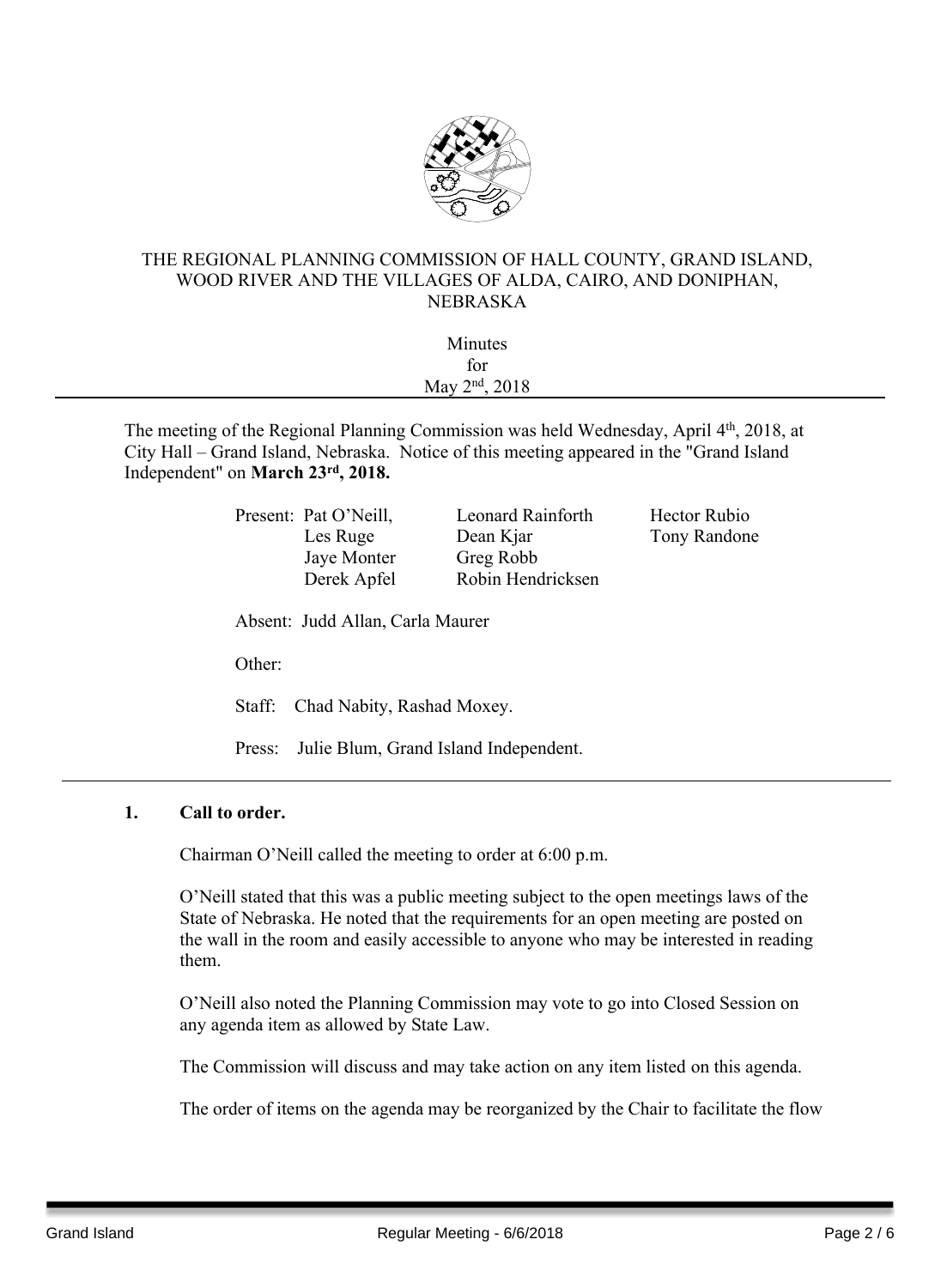of the meeting to better accommodate the public.

### **2. Minutes of the April 4 th , 2018 meeting.**

A motion was made Kjar and seconded by Rubio to approve the minutes of the April 4th, 2018 meeting.

The motion carried with eight members in favor (O'Neill, Ruge, Robb, Monter, Rainforth, Rubio, Randone and Kjar) and one member voting no or abstaining (Hendricksen).

### **3. Request Time to Speak.**

The following requested time to speak during discussion: *Keith Marvin,* David City, NE, Item 4; *Virgil Harden*, 123 S. Webb Rd., Item 4; *Fred Hoppe,* Lincoln, NE, Item 4; *E.W. Skala*, Grand Island, NE Item 5.; *Ray O'Connor*, 611 Fleetwood Rd., Item 5/9; *Arend Baack*, 104 N Wheeler Ave, Item 14;

**4. Public Hearing Blight and Substandard Study – Grand Island** – Concerning a blight and substandard study for Area 26 comprising 28.42 acres on located west of the Central Nebraska Railroad tracks between Capital Avenue and 12th Street (extended) in the City of Grand Island, Nebraska. (C-19-2018GI)

O'Neill opened the public hearing.

Nabity explained this area included property from Capital Ave to 12<sup>th</sup> street (extended). He stated that the intended property for development is located south of the public drainage ditch and a portion of the ditch if filled in, which can lead to a possible access to Capital Ave. Nabity stated that the study being brought forward indicated that the area in questioned can be considered Blight and Substandard. Nabity noted this area was the first area to be considered Blight and Substandard, however this property was not located within the City Limits until it was annexed in 2002. The Blight and Substandard study for this particular area was started by Habitat of Humanity, whom decided to go another direction and was finished by Mr. Hoppe.

Keith Marvin from Marvin Planning Consultants the firm that completed the study explained that the area meets 9 of the statutory requirements needed to be considered Blight and Substandard.

Virgil Harden, the Chief Financial Officer for the Grand Island Public Schools explained that Grand Island Public Schools is not opposing the Blight and Substandard study but is opposing the likely outcome of the study which may include the potential use of Tax Increment Financing.

Fred Hoppe the developer of the Land asked the commission to consider moving forward with recommending the blight study as it would allow for the development to produce affordable housing. He mentioned that in the past this particular tract of land is difficult to develop due to its width and length and limited access points. He noted that development to the north has helped created access to Capital making the development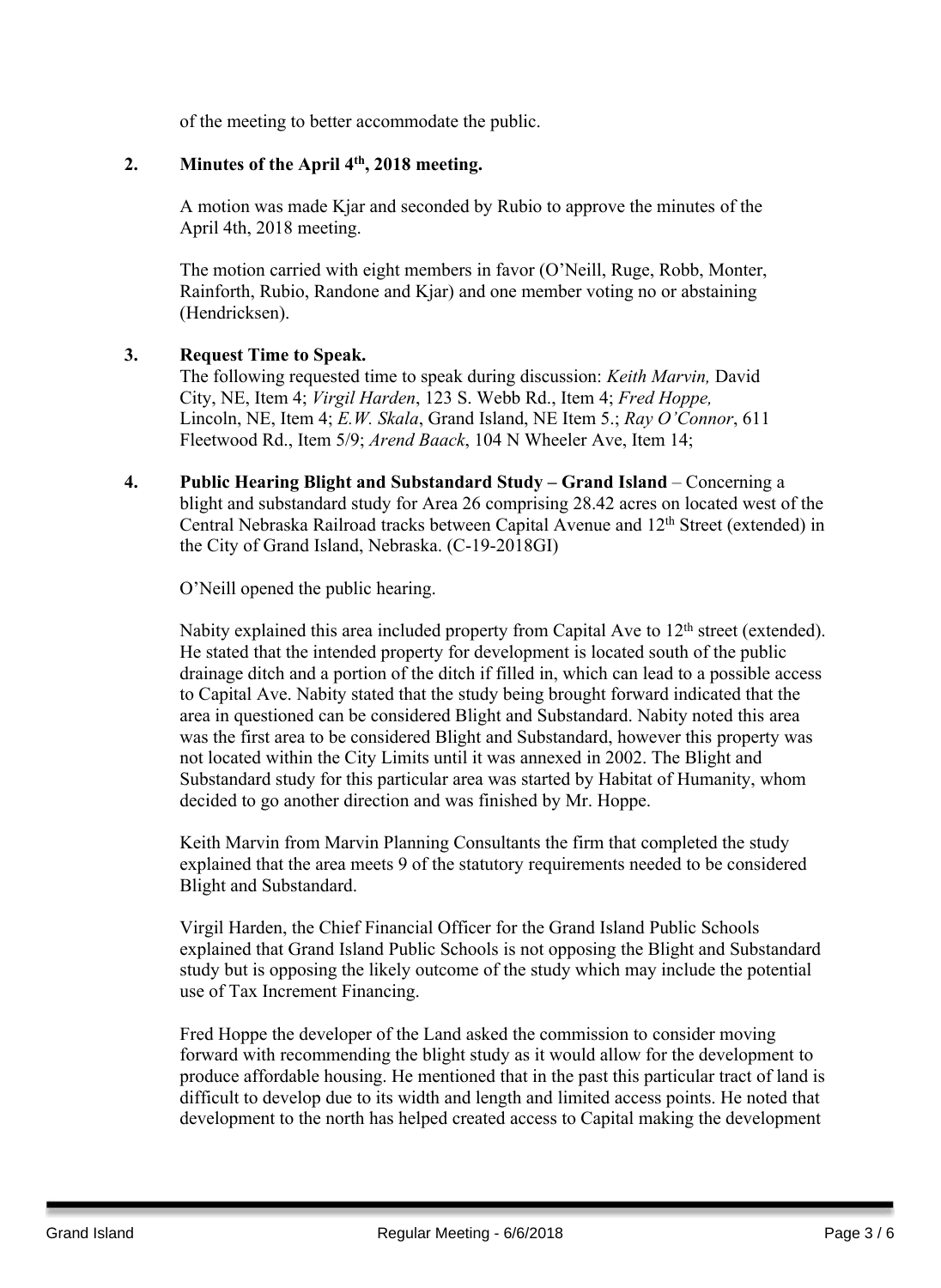more possible.

O'Neill closed the public hearing.

A motion was made by Monter and seconded by Randone to recommend approval of the blight and substandard study Area 26 comprising 28.42 acres on located west of the Central Nebraska Railroad tracks between Capital Avenue and 12th Street (extended).

The motion carried with nine members in favor (O'Neill, Ruge, Robb, Monter, Rainforth, Rubio, Hendricksen, Randone and Kjar) and no members voting no or abstaining.

**5. Public Hearing - Redevelopment Plan Grand Island Area 12 -** Concerning a redevelopment plan amendment for Phase 2 of Copper Creek in CRA Area 12 south of Old Potash Highway and east of Engleman Road for the construction of streets, sewer, water and storm sewer and 80 additional houses and Substandard Study and Generalized Redevelopment Plan for the City of Grand Island including various areas of the community as shown in the study and plan. (C-20-2018GI)

O'Neill opened the public hearing.

Nabity noted that the Redevelopment plan is for the second phase of Copper creek and that the original plan had approved plans for constructing 620 homes and is expected to have an estimated 211 homes built, by end of summer. The current proposal is expected to create 80 additional lots for construction to the south of the existing subdivision and is bringing forth a request to use TIF. Nabity explained that the future land-use for the area is R2 Low density residential and they are proposing to keep it the same.

Ray O'Conner a representative of Guarantee group spoke about the success of the Phase 1 and explained that the development has created homes for individuals as well as brought in persons from different educational backgrounds, nationalities, and ages into the city of Grand Island. He noted that he expected the trend to continue with the development of phase 2 and the goal of the project is to create affordable housing. O'Conner noted that the proposed project will have homes on sale for \$185,000.

E.W. Skala spoke in favor for the development, noting that he has help many individuals closed on homes in the Copper Creek area.

O'Neill closed the Public Hearing.

A motion was made by Ruge and seconded by Rainforth to recommend approval of redevelopment plan amendment for Phase 2 of Copper Creek in CRA Area 12.

The motion carried with nine members in favor (O'Neill, Ruge, Robb, Monter, Rainforth, Rubio, Hendricksen, Randone and Kjar) and no members voting no or abstaining.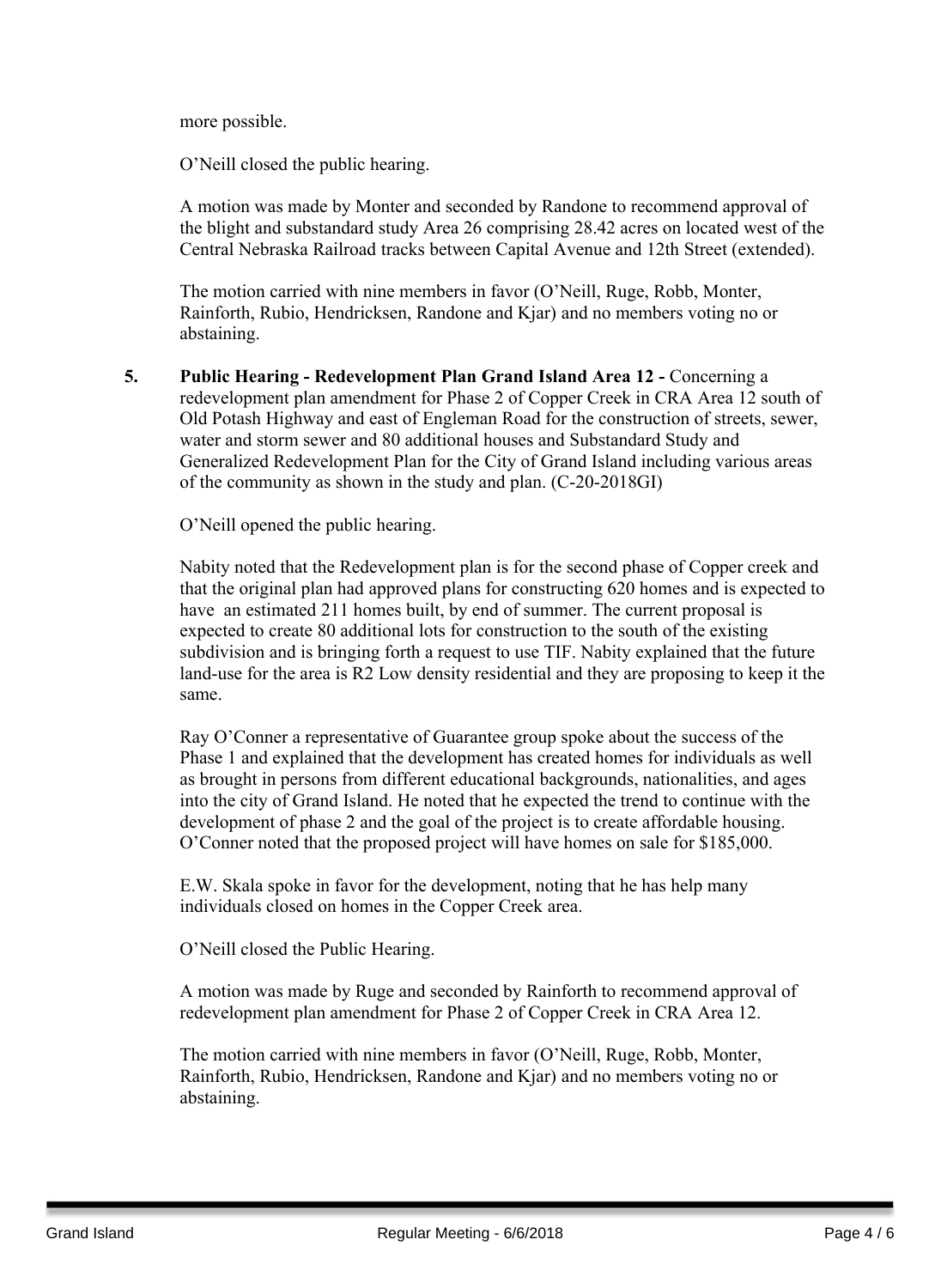## **Consent Agenda:**

- **6. Subdivision – New Northwest Subdivision Hall County Final Plat-** Located north of One-R Road and west of North Road in the jurisdiction of Hall County, Nebraska. (1 lots, .81 acres). This property is zoned A1 Primary Agricultural Zone.
- **7. Subdivision – JTW Subdivision Hall County Final Plat-** Located north of Platte River Drive and west of Alda Road in the jurisdiction of Hall County, Nebraska. (1 lots, 2.979 acres). This property is zoned A1 Primary Agricultural Zone.
- **8. Subdivision – Bosselville Subdivision Grand Island ETJ Final Plat-** Located south of Wood River Road and west of U.S. Highway 281 in the jurisdiction of Grand Island, Nebraska. (2 lots, 25.591 acres). This property is zoned B2 General Business Zone.
- **9. Subdivision – Copper Creek 10th Estates Subdivision Grand Island Final Plat-**Located south of Indian Grass Road and west of Brome Grass Road in the jurisdiction of Grand Island, Nebraska. (9 lots, 2.08 acres). This property is zoned R2 Low Density Residential.
- **10. Subdivision – Fonner View Estates Subdivision Grand Island Preliminary Plat-**Located south of Stolley Park Road and west of Stuhr Road in the jurisdiction of Grand Island, Nebraska. (6 lots, 34.848 acres). This property is zoned LLR Large Lot Residential.
- **11. Subdivision – Critel Subdivision Wood River Final Plat-** Located north of Eleventh Street and west of Elm Street in the jurisdiction of Wood River, Nebraska. (2 lots, 1.378 acres). This property is zoned TA Transitional Agriculture Zone.
- **12. Subdivision – Fugate Subdivision Grand Island Final Plat-** Located north of State Road, west of U.S. Highway 281 and east of Diers Ave. in the jurisdiction of Grand Island, Nebraska. (2 lots, 1.44 acres). This property is zoned B2 General Business Zone.
- **13. Subdivision- Hanover Subdivision Grand Island Final Plat –** Located south of 13th Street and west of North Road in the jurisdiction of Grand Island, Nebraska. (4 lots, 20.063 acres). This property is zoned R1 Suburban Residential.

A motion was made by Rainforth and seconded by Hendricksen to recommend approval of all Consent Agenda Items.

The motion carried with nine members in favor (O'Neill, Ruge, Robb, Monter, Rainforth, Rubio, Hendricksen, Randone and Kjar) and no members voting no or abstaining.